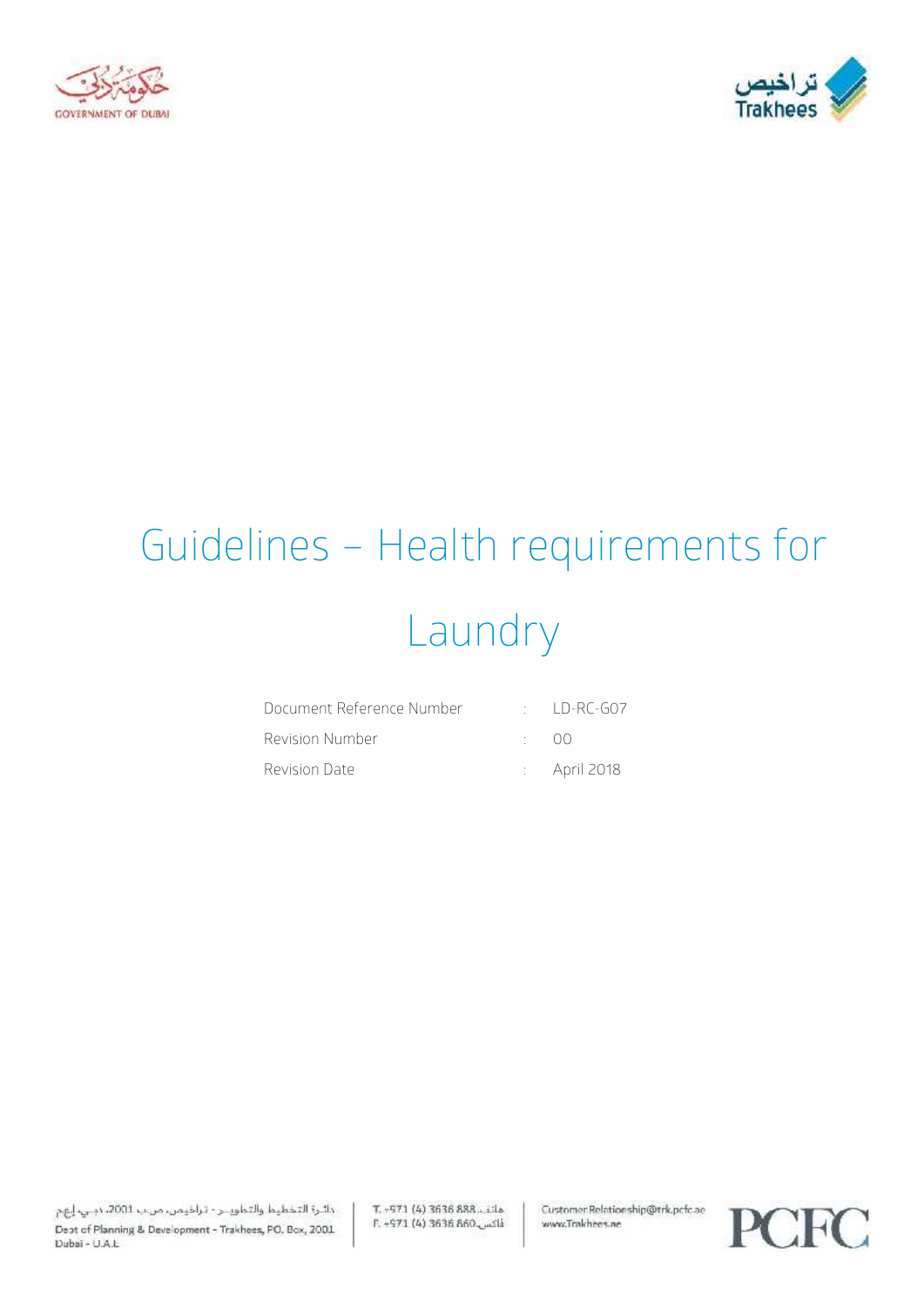

# **1. Purpose:**

- To ensure compliance of all laundries with the public health requirements set forth by Trakhees Health Section.
- To ensure the implementation of unified 'Health Requirement Program' in all laundry shops in the jurisdiction of Trakhees – Ports, Customs & Free zone Corporation, Dubai

## 2. **Scope**:

The health requirement norms are applicable to all Laundries operating in the Jurisdiction of Trakhees – Ports, Customs & Free zone Corporation, Dubai.

# **3. Responsibility:**

- Director, Inspection Department
- Manager, Retail & Commercial
- Senior Officer, Retail & Commercial
- Officers, Retail & Commercial

### **4. Details of implementation**:

- **4.1. License**
	- 4.1.1. A valid professional trade license issued by Trakhees Licensing Division/JAFZA should be available.

#### **4.2. Documents**

- 4.2.1. 4.2.1 EPHS required documents like Building Completion Certificate / Activity Verification Certificate should be obtained from Trakhees CED and Retail & Commercial section respectively.
- 4.2.2 Assigned staff should obtain Occupational Health Cards (OHC) issued from Trakhees (04 4364652/04 4364639)
- 4.2.3 Updated Staff list and OHC Inspection form should be available.
- 4.2.4 Pest Control contract from an approved third party should be available in facility along with the records of operations.
- 4.2.5 Cleaning records should be available
- **4.3. Staff**
	- 4.3.1. Staff members should wear clean uniforms during working hours.
	- 4.3.2. Staff members should maintain their personal hygiene at all times.
	- 4.3.3. All employees shall be trained for ensuring safety for all related work procedures related to machines and its operation.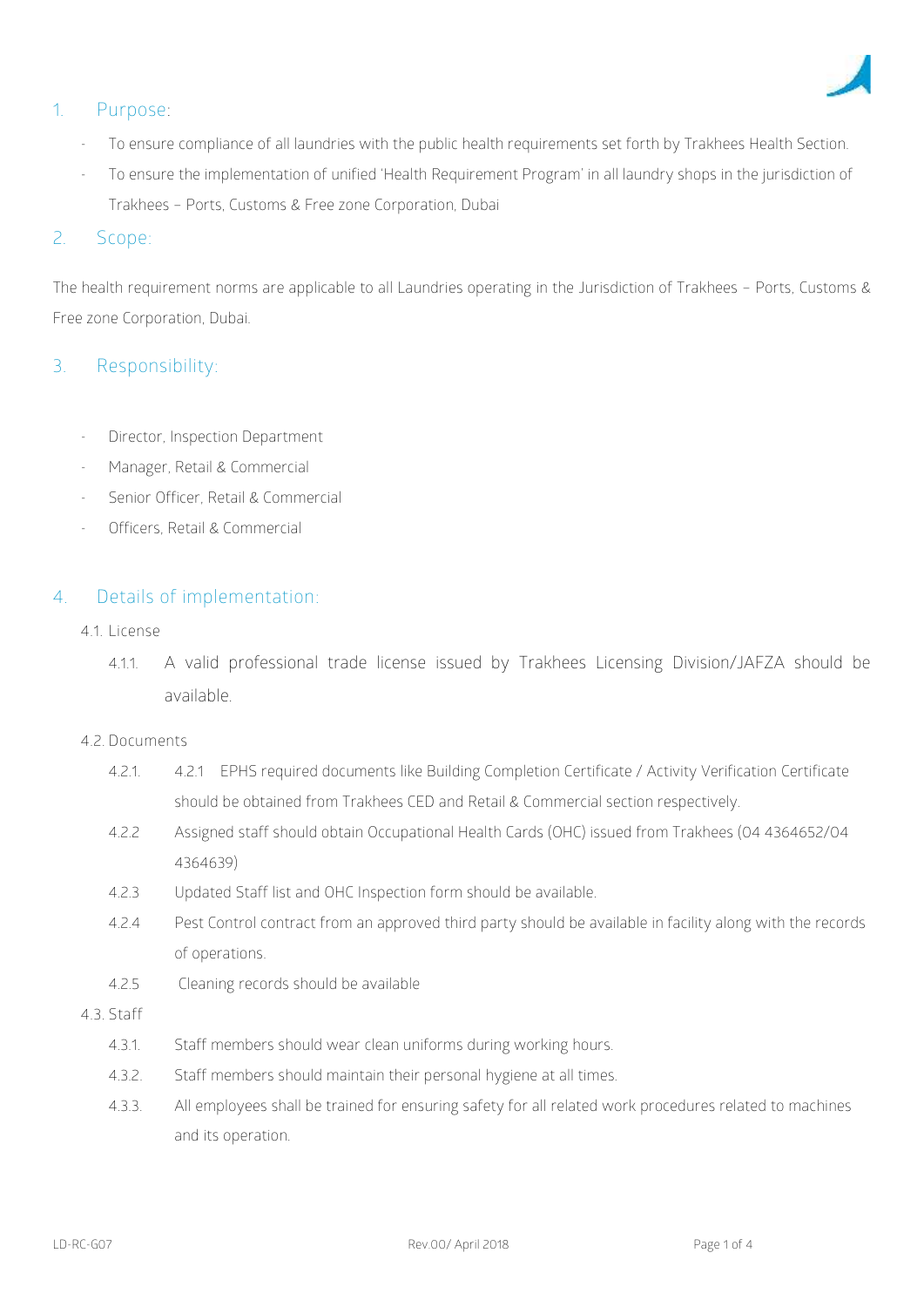

- 4.3.4. Employees shall be properly instructed regarding the hazards of their work place and should be instructed to follow safe practices by dissemination of information given through bulletins, printed rules, and verbal instructions.
- 4.3.5. Safety shoes/boot, apron, gloves, goggles should be provided depending upon the type of operation.

#### **4.4. Fumes/ Vapours**

- 4.4.1 Every laundry which uses chemicals for bleaching shall employ effective measures to prevent the accumulation of vapours and inhalation by workers in any workroom.
- **4.5. Workers**

Workers and others handling soiled/dirty clothes shall be warned against coming in contact with the eyes, mouth, or any part of the body on which the skin has been broken by a scratch or abrasion; and they shall be cautioned not to touch or eat food until their hands have been thoroughly washed.

Guidelines must be provided to provide corrective measures and required actions in any case that the above mentioned emergency happens.

**4.6. Table tops, shelves, and machine woodwork.**

Table tops, shelves, and machine woodwork shall be constructed of materials properly surfaced, finished free from splinters, and should be properly maintained.

4.7 Regular checks and maintenance should be done for machines / rollers used for pressing long sheets.

4.8- The nip at the in-running side of the rolls shall be provided with a guard extending across the entire length of the nip and arranged to prevent accidents such as fingers of workers from being pulled in between the rolls and between guard and the rolls while doing its function of allowing the cloth to be fed into rolls safely.

4.9- Additional stop bars/switches shall be provided for emergency stop.

# **5.** Storage of Chemicals

- 5.1. Chemicals used in laundry services shall be stored in a separate room identifying them as corrosive, flammable and incompatible chemicals. Precautions in handling chemicals as given in the material safety data sheet shall be followed.
- 5.2. Bleaches shall be separated from all other chemicals and from any rags, grease or other combustible materials.
- 5.3. The chemicals drum / containers shall be properly labeled.

# **6. The facility should provide the following:**

- 6.1 Sufficient number of separate Laundry carts/basket shall be available
- 6.2 Laundry basket/carts shall be clearly marked for washed/unwashed cloth